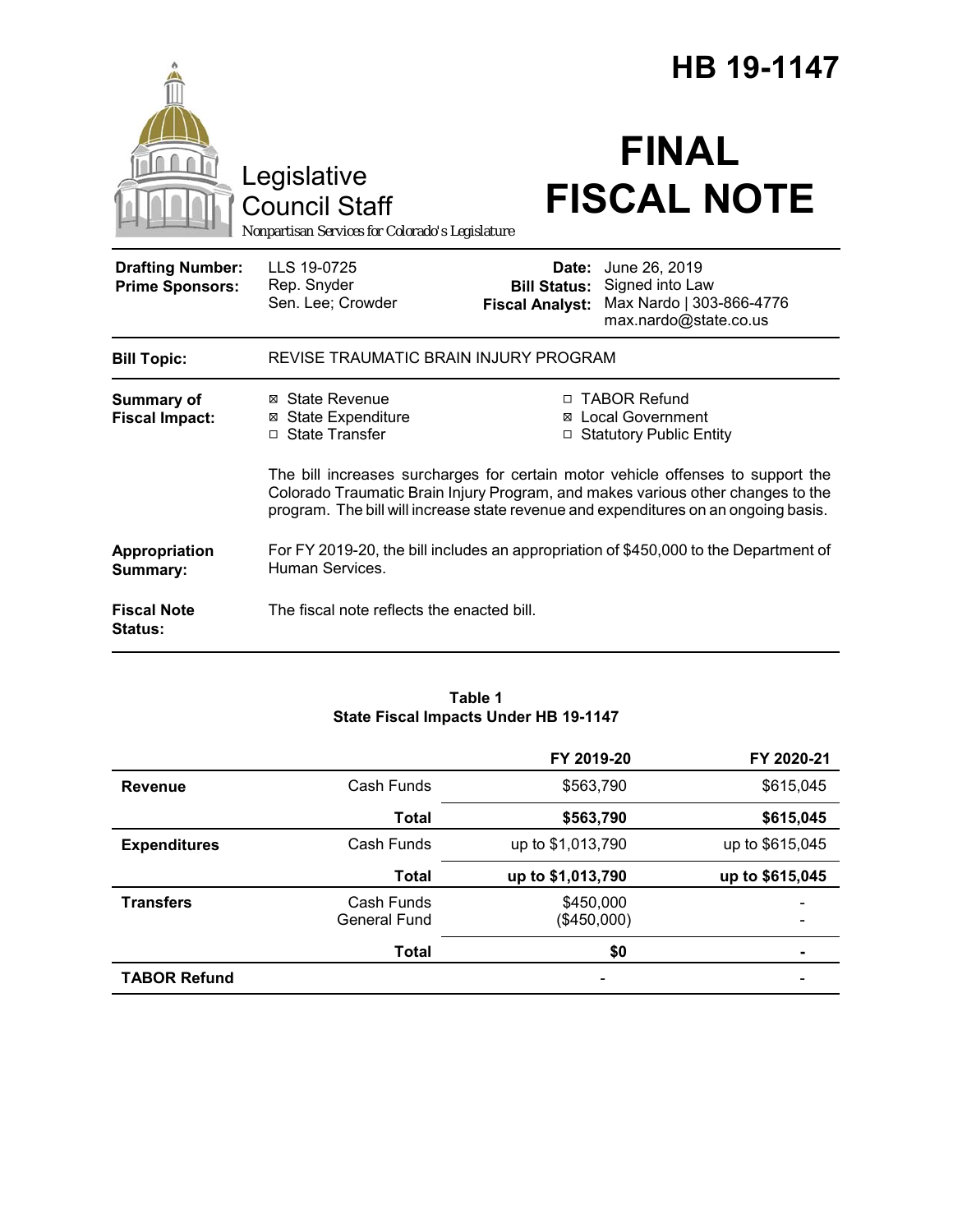June 26, 2019

# **Summary of Legislation**

This bill makes various revisions to the Colorado Traumatic Brain Injury Program (program), and increases surcharges on certain motor vehicle violations which are used to finance the program. Among other changes, the bill:

- renames the program, trust fund board, and trust fund to remove the word "traumatic," and redefines brain injury for the purposes of the program;
- eliminates spending requirements for education and research;
- clarifies that persons served by the program must receive service coordination and skills training;
- eliminates a requirement that an individual must exhaust all other health benefit funding before being eligible for assistance from the trust fund;
- requires that at least five board members have certain experience with brain injuries, as outlined in the bill; and
- removes a prohibition against the use of General Fund for the program.

The bill transfers \$450,000 from the General Fund to the newly renamed Colorado Brain Injury (BI) Trust Fund and appropriates the money to the Department of Human Services for FY 2019-20.

**Increased surcharges.** Certain motor vehicle violations are subject to an additional surcharge that is deposited into the BI Trust Fund and used to finance the program. The bill increases the surcharge assessed for state and local speeding violations from \$15 to \$20. Under current law, if the surcharge for a state speeding violation is collected by a municipal court, the surcharge increases to \$17, and \$2 is retained by the municipality; the bill eliminates the increased surcharge and municipal share in these instances. The bill also increases the surcharge on persons convicted of DUI, DUI per se, driving while ability impaired (DWAI), and underage drinking and driving (UDD) from \$20 to \$25.

## **State Revenue**

The bill is estimated to increase state cash fund revenue by \$563,790 in FY 2019-20 and \$615,045 in FY 2020-21 and future years. Each year there are about 123,000 instances of speeding or drug and alcohol related motor vehicle offenses that are assessed surcharges of \$15 or \$20, respectively, which are deposited into the BI Trust Fund. The bill increases each of these surcharges by \$5. These impacts are shown in Table 2. The first-year impact is prorated to reflect that the increased fines apply only to violations occurring on or after August 2, 2019. This surcharge revenue is subject to TABOR.

| <b>Fiscal Year</b> | <b>Fine Increase</b> | <b>Violations</b><br><b>Subject to Fine</b> | <b>Revenue</b><br><b>Increase</b> |
|--------------------|----------------------|---------------------------------------------|-----------------------------------|
| FY 2019-20         | \$5                  | 112.758                                     | \$563,790                         |
| FY 2020-21         | \$5                  | 123.009                                     | \$615,045                         |

| Table 2                                             |  |  |  |  |
|-----------------------------------------------------|--|--|--|--|
| Revenue to Brain Injury Trust Fund Under HB 19-1147 |  |  |  |  |